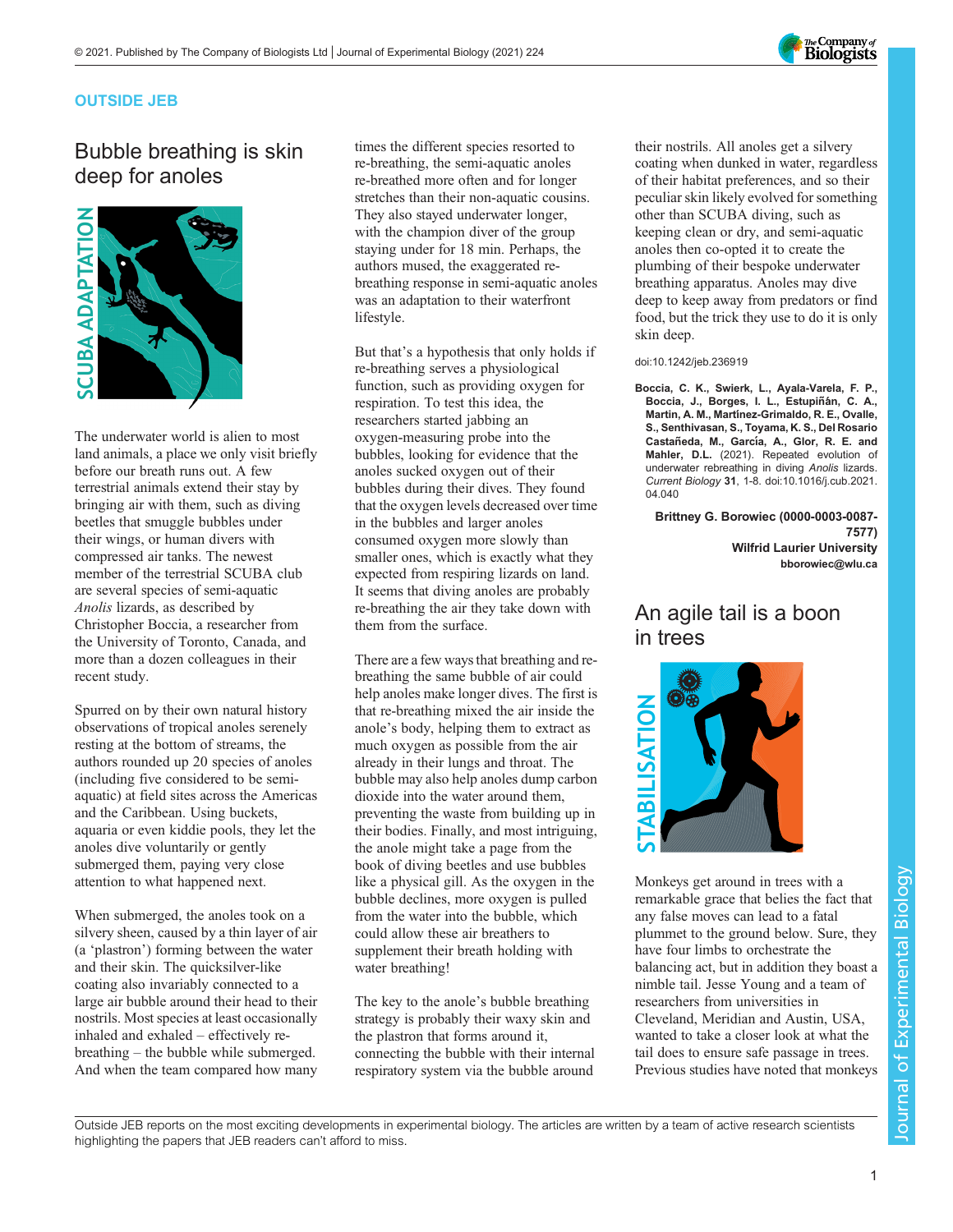that live and move in trees have longer and heavier tails than monkeys that mainly live on the ground – this led the researchers to believe that bigger tails may have evolved to work as a counterweight, a bit like a tightrope walker's balance pole, to save them from toppling when they overbalance and ensure an overall smooth journey through the canopy.

To understand how the tail works as a counterbalance, Young and his colleagues filmed squirrel monkeys – a small species about  $0.5 \text{ kg}$  – as they traversed horizontal poles set up in a laboratory. The poles had decreasing widths of 5, 2.5 and 1.25 cm, mimicking the challenges that the monkeys encounter in their natural habitat. From these videos, the team calculated how much the tail counterbalanced the movement of other body parts, taking into account the tail's weight – a heavy tail is a better balance pole than a light one – and the speed as the monkey snapped the tail from side to side  $-$  a faster whip of the tail means more counterbalance.

The team found that the elongated shape of the tail – equivalent to 167% of body length – helps it to counterbalance all the monkey's other limbs despite its meagre size, which only amounts to 5% of the animal's entire body mass. Consistent with their expectation, Young and the team found that the tail worked harder at counterbalancing when negotiating progressively narrower supports. This suggests that the tail is not just a passive appendage but plays an active role in ensuring stability.

Building on this result, the team turned their attention to videos of monkeys recorded in the wild in Ecuador and Costa Rica. These videos showed that monkeys hold their tails more upright and move it more vigorously when they are on narrower branches. This demonstrates the importance of the tail in the real world. The team also found that the counterbalancing movements – perky whips of a tail cocked high – increased with longer tail length, suggesting that the species with longer tails take full advantage to gain the most stability.

Young and his colleagues have shown that monkeys' tails play a key role in balance when managing treacherous tree branches. The results suggest that the role of long tails in tree-dwelling monkeys is to save them from toppling, which may be considered one of the fundamental adaptations for a life in trees. What is certain is that when you live high up in the trees, evolving a biological balancing pole with the ability to provide a life-saving jolt in response to a bad step is a smart move.

#### doi:10.1242/jeb.236885

[Young, J. W., Chadwell, B. A., Dunham, N. T.,](https://doi.org/10.1093/icb/icab096) [McNamara, A., Phelps, T., Hieronymus, T. and](https://doi.org/10.1093/icb/icab096) Shapiro, L. J. [\(2021\). The stabilizing function of](https://doi.org/10.1093/icb/icab096) [the tail during arboreal quadrupedalism.](https://doi.org/10.1093/icb/icab096) Int. Comp. Biol.[, icab096. doi:10.1093/icb/icab096](https://doi.org/10.1093/icb/icab096)

> Jan Stenum [\(0000-0002-0088-8703](http://orcid.org/0000-0002-0088-8703)) Johns Hopkins University [jstenum1@jhmi.edu](mailto:jstenum1@jhmi.edu)

### Fruit flies: together we can remember better



Do you remember your first day of school? Perhaps the smell of a new backpack reminds you of that day? But if you are like me, your long-term memory is fuzzy at best. Fortunately, a quick internet search reveals many ways to enhance memory: sleep better, eat a balanced diet and exercise regularly. But just being around a group of fruit flies can improve a fly's memory recollection, according to a study by Aurélie Muria and colleagues from the University of Toulouse, France, and the University of British Columbia, Canada.

How is that possible? Fruit flies release a tiny quantity of carbon dioxide when they are stressed and as they breathe out. Muria and colleagues thought that fruit flies might improve their ability to recall information from their long-term memory after smelling the carbon dioxide released by other flies in the group, resulting in a form of socially facilitated memory, in

addition to their existing individual memory.

To understand whether carbon dioxide can help with the retrieval of fly memories, the researchers trained the insects to associate one smell with a mild electric shock and another smell with no electric shock. The flies form an unpleasant memory of the smell associated with the shock. One day after training, the researchers tested this memory in individual flies and in a group of flies in a maze with two compartments, checking whether the flies avoid the compartment with the smell that they associated with the unpleasant shock. The flies that had been shocked into disliking an odour experienced stress and released carbon dioxide while their recollection of the distressing memory was being tested in the maze. The researchers were thrilled to find that flies tested in a group recalled their shocking experience better than those tested individually by choosing the compartment with the scent that was not associated with an unpleasant surprise. The fly's ability to remember improved as the concentration of carbon dioxide in their surroundings increased.

The researchers then wondered whether the carbon dioxide-evoked social memory and individual memory are processed differently within the insect brain. Carbon dioxide activates neurons called bilateral ventral projection neurons which connect to mushroom bodies, the memory center of the insect brain. The researchers blocked these neurons and found that group-tested flies, but not individually tested flies, had reduced recollection of the smell that was associated with an unpleasant jolt, indicating that bilateral ventral projection neurons are necessary for carbon dioxide-evoked memory. Mushroom bodies are composed of distinct types of neurons called Kenyon cells, so Muria and colleagues silenced the outputs of different types of Kenyon cells one by one to show that individual memory and carbon dioxide-evoked social memory involve distinct Kenyon cells in the mushroom body. So, individual memory and social memory engage different neural pathways within the fly brain and are processed independently.

The presence of other flies can improve the retrieval of a fly's memories via carbon dioxide-mediated social memory. Carbon dioxide released during a stress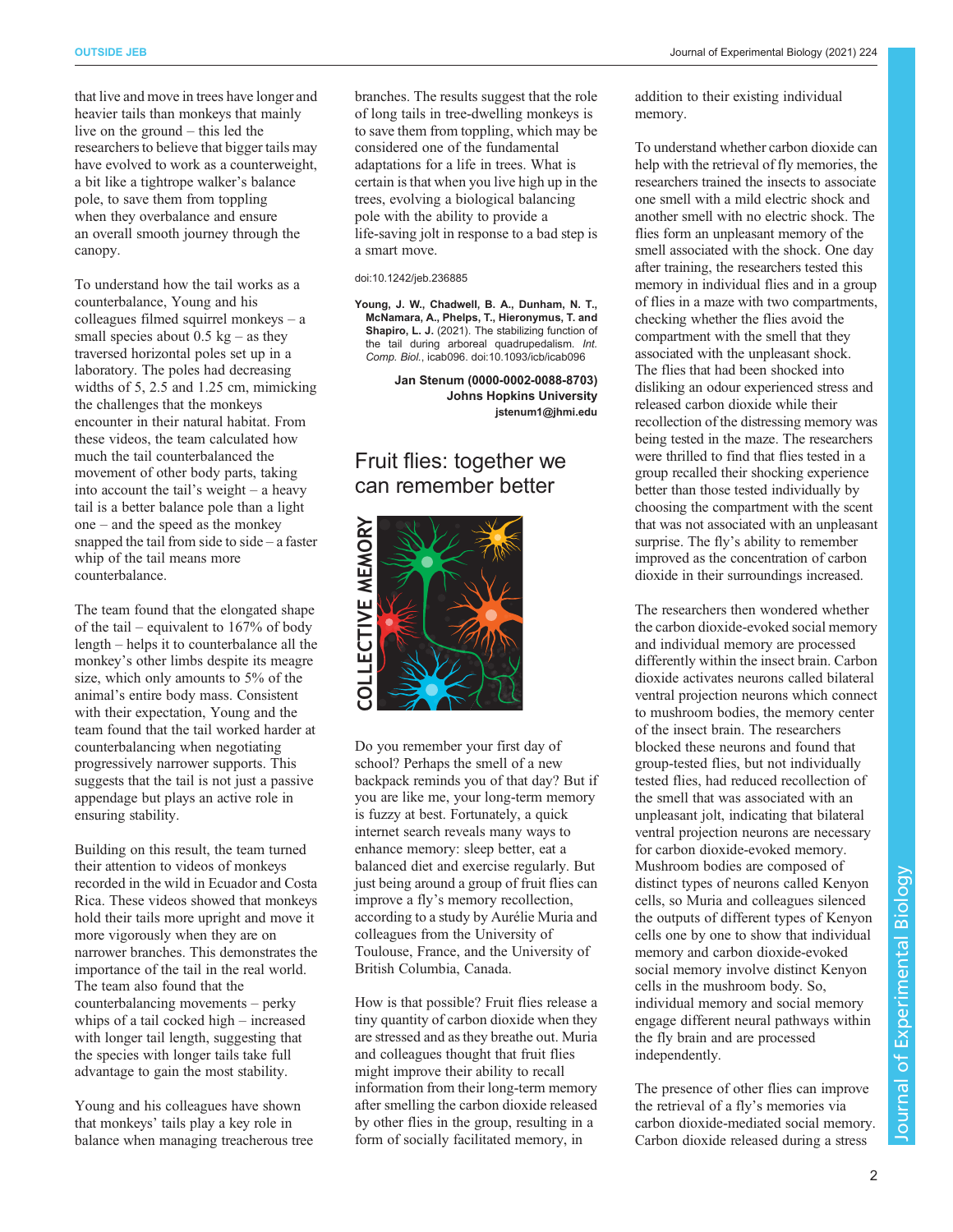OUTSIDE JEB Journal of Experimental Biology (2021) 224

event may enhance the fly's attention and enable the recollection of memories. This study highlights the unexpected role of carbon dioxide in insect intelligence. I wish carbon dioxide could improve my memory!

doi:10.1242/jeb.236893

[Muria, A., Musso, P.-Y., Durrieu, M., Portugal,](https://doi.org/10.1016/j.cub.2021.02.044) [F. R., Ronsin, B., Gordon, M. D., Jeanson, R.](https://doi.org/10.1016/j.cub.2021.02.044) and Isabel, G. [\(2021\). Social facilitation of](https://doi.org/10.1016/j.cub.2021.02.044) [long-lasting memory is mediated by CO2 in](https://doi.org/10.1016/j.cub.2021.02.044) Drosophila. Current Biology <sup>31</sup>[, 2065-2074.](https://doi.org/10.1016/j.cub.2021.02.044) [doi:10.1016/j.cub.2021.02.044](https://doi.org/10.1016/j.cub.2021.02.044)

Ravindra Palavalli-Nettimi ([0000-0002-](http://orcid.org/0000-0002-4523-8245) [4523-8245](http://orcid.org/0000-0002-4523-8245)) Florida International University [rvndrpn@gmail.com](mailto:rvndrpn@gmail.com)

## Long-legged lizards get blown away



Hurricanes do not affect all lizards equally. Research has shown that survivors of hurricanes are generally those individuals with both larger toepads and shorter femurs than the average population before the hurricane. The larger toepad phenomenon can be explained by grip force; those with larger toepads were able to hang on to their perch in the strong winds, and those with smaller toepads likely got blown away. However, until now, the phenomenon of shorter-legged survivors was unexplained. A group of researchers lead by Shamil Debaere at the University of Antwerp, Belgium, investigated the reason behind the shorter femurs in surviving *Anolis* lizards and why longer legs may be disadvantageous in high winds during tropical hurricanes.

During windy storms in the wild, anoles generally hold on to vertical branches, with their head facing up, arms close to the body and legs either stretched out down the branch, or bent in a crouched

position. In this way, the branch acts as a windshield that the lizards can effectively hide behind to withstand stronger winds. Debaere's team suspected that longer legs may stick out from that windshield, allowing them to be torn free of their hold by fierce winds.

To test whether longer legs might affect the amount of drag experienced by the reptiles in different positions, the researchers calculated the aerodynamic forces exerted on the lizard body, in much the same way that engineers calculate the aerodynamic forces on a sports car. Using this method, they were able to see which parts of the lizard were causing the most drag. They used previously recorded videos of Anolis lizards gripping on to vertical perches while being blown by a leaf blower mimicking a hurricane, to make accurate 3D models of the buffeted animals. The researchers then modeled the forces exerted on the 3D models across five different postures, two of which were given 10% longer legs – one with more flexed knees and one with the pelvis protruding further from the virtual perch.

They found that the postures with 10% longer limbs had the highest drag of all five postures. The longer femurs force the lizard's pelvis to extend further from the branch, outside of the wind-shielding effect of the branch. Imagine hurricaneforce winds attempting to remove you from your perch; any object sticking out of the aerodynamic shadow from the branch will cause drag, much like sticking your hand out of a moving car.

Tucked in, hiding from the wind behind the branch, the lizards are better able to hang on during hurricanes, resulting in a surviving population of lizards with significantly shorter hindlegs. Because shorter legs are less likely to get caught in the wind, those lizards can hang on better than their longer-legged counterparts and are more likely to be able to hold on tight to their perch.

doi:10.1242/jeb.236901

[Debaere, S. F., Donihue, C. M., Herrel, A. and Van](https://doi.org/10.1111/1365-2435.13848) Wassenbergh, S. [\(2021\). An aerodynamic](https://doi.org/10.1111/1365-2435.13848) [perspective on hurricane-induced selection on](https://doi.org/10.1111/1365-2435.13848) Anolis lizards. Funct. Ecol. [doi:10.1111/1365-](https://doi.org/10.1111/1365-2435.13848) [2435.13848](https://doi.org/10.1111/1365-2435.13848)

> Ana Breit [\(0000-0002-4990-3353](http://orcid.org/0000-0002-4990-3353)) University of Maine [ana.breit@maine.edu](mailto:ana.breit@maine.edu)

### Pregnant salmon: the real **Olympians**



Once in their lifetime, coho salmon undergo an arduous upstream migration to reach the same spawning ground they left as larvae years earlier. Transitioning from sea to freshwater, swimming against the current for hundreds of kilometres, navigating rapids and avoiding predators, salmon migrations are perilous journeys that require elite athletic performances to complete. Recent increases in river temperatures are further challenging the stamina of salmon, meaning that fewer fish may survive the migration and reproduce, which worries conservationists, fishers and indigenous peoples. The mortality is often higher in female salmon, which is perhaps unsurprising, as they must complete the migration while hauling a large mass of eggs up the river – the fish equivalent to running an up-hill marathon, in the summer heat, while pregnant. Just like you don't see many pregnant Olympians, female salmon may also be at a disadvantage when it comes to exercise, but whether pregnancy is to blame entirely is still unclear.

Krista Kraskura at the University of California Santa Barbara, USA, and her international team of collaborators set out to test whether mature female salmon struggle with exercise and whether higher water temperatures affect them more than the males. In a tremendous sampling effort, the team intercepted migrating salmon in the rivers of British Columbia, Canada, and transported them to the lab. There, they measured the athletic performance of females and males in a swim tunnel, a fish-treadmill of sorts, at three different temperatures: present low (9°C) and high (14°C) river temperatures, and a climate change scenario (18°C) that